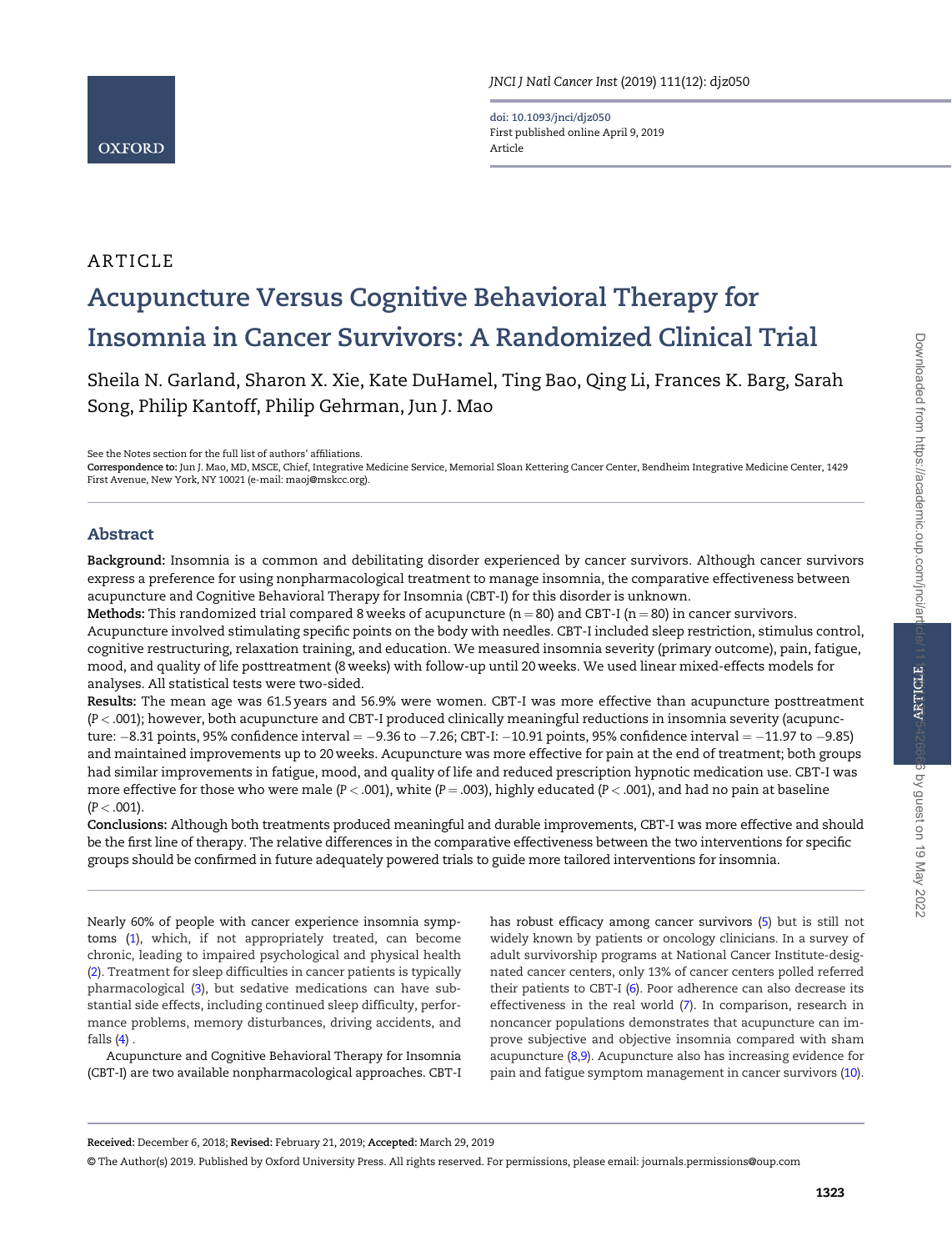It is widely accessible, with 73% of cancer centers in the United States offering acupuncture [\(11](#page-8-0)).

To date, little research has evaluated acupuncture's effectiveness for insomnia in cancer [\(12](#page-8-0)), and no head-to-head comparison between acupuncture and CBT-I has been conducted to our knowledge. Our objective was to evaluate the comparative effectiveness of acupuncture and CBT-I for insomnia severity among cancer survivors. Our primary hypothesis was that between acupuncture and CBT-I, one treatment would result in a greater overall reduction in insomnia. We also explored the relative comparative effectiveness in specific subgroups.

# Methods

#### Pragmatic Trial Design

The Choosing Options for Insomnia in Cancer Effectively (CHOICE) trial protocol has been published ([13\)](#page-8-0). This dualcenter, parallel group, randomized, comparative effectiveness trial was conducted at the University of Pennsylvania's Abramson Cancer Center in Philadelphia, PA, and at the Memorial Sloan Kettering Cancer Center in New York, NY (ClinicalTrials.gov Identifier: NCT02356575, [https://clinical](https://clinicaltrials.gov/ct2/show/NCT02356575)[trials.gov/ct2/show/NCT02356575\)](https://clinicaltrials.gov/ct2/show/NCT02356575). Patient partners, not enrolled in the study, were involved in formulating the research question, selecting interventions and outcomes, recruitment (particularly minority outreach), and data interpretation ([14](#page-8-0)). The pragmatic trial design sought to directly inform patient and clinician decision-making in the real world ([15](#page-8-0)). Recruitment and treatment occurred from March 2015 to April 2017; follow-up assessments were completed in July 2017. Study procedures were approved by the institutional review boards, and all participants provided written informed consent.

#### Participants and Trial Procedures

All interested English-speaking individuals older than 18 years with a cancer diagnosis were eligible to participate. Participants were required to have completed active treatment (surgery, chemotherapy, radiotherapy) at least 1 month before study initiation (except for hormone treatment or maintenance targeted therapies), have a score higher than 7 on the primary outcome (Insomnia Severity Index [ISI]), and meet the criteria for insomnia disorder defined in the Diagnostic and Statistical Manual of Mental Disorders, 5th Edition. Patients were excluded if they had another sleep disorder not adequately treated, had previous experience with CBT-I or acupuncture for insomnia, had another psychiatric disorder not in remission or adequately treated, or were employed in a job requiring shift work. Participants using psychotropic medication (eg, antidepressants) and/or hypnotics or sedatives were eligible if the dose was stable over the previous 6 weeks. Sleep medication use was tracked for the duration of the study.

We recruited patients from cancer registry mailings and self and oncology provider referral. Eligible participants completed the baseline assessment and then received their treatment allocation details. Insomnia severity was assessed at baseline and at weeks 8, 12, 16, and 20. Participants completed all secondary measures at baseline and at weeks 8 and 20. Adverse events were identified during intervention sessions and follow-up interviews.

#### Randomization and Masking

Participants were sequentially randomly assigned and stratified by study site using permuted block random assignment. The study biostatistician generated the random assignment sequence before participant recruitment. Random assignment information was concealed in a letter inside a sealed envelope, which the participant opened after completing the baseline assessment. The primary investigators (ie, the primary investigators, co-investigators, and statistician) were blinded to random assignment. Patients, research staff, and treatment therapists were not blinded.

### Interventions

Acupuncture is a component of Traditional Chinese Medicine in which an acupuncturist inserts needles at specific locations on the body. Our manualized acupuncture protocol [\(Supplementary](https://academic.oup.com/jnci/article-lookup/doi/10.1093/jnci/djz050#supplementary-data) [Materials](https://academic.oup.com/jnci/article-lookup/doi/10.1093/jnci/djz050#supplementary-data), available online) included standardized points commonly used to address sleep problems with additional points to treat comorbid symptoms like pain and anxiety if needed. Licensed acupuncturists inserted 8–16 Seirin needles (0.16 mm- 0.25 mm  $\, \times \,$  15 mm–40 mm) and manipulated the needles to achieve De Qi (a sensation of aching and soreness) [\(16](#page-8-0)). Participants received acupuncture twice weekly for 2 weeks, then weekly for 6 more weeks, for a total of 10 treatments for 8 weeks. The first acupuncture visit involved a detailed history and examination lasting 60 minutes, with each subsequent session lasting 30 minutes, for a total time of 330 minutes (total provider contact time was approximately 150 minutes). Four licensed acupuncturists with 11–14 years of experience delivered the interventions. They received training on the specific protocol, completed study checklists to ensure treatment fidelity, and J.J.M. checked documentation and provided feedback.

CBT-I is a manualized multi-component intervention (see [Supplementary Materials](https://academic.oup.com/jnci/article-lookup/doi/10.1093/jnci/djz050#supplementary-data), available online for the protocol) that includes sleep restriction, stimulus control, cognitive restructuring, relaxation training, and education. Sleep restriction and stimulus control are designed to break the conditioned association between the bed and not sleeping by limiting time and activities in bed. Cognitive restructuring addresses sleep-related anxiety, and relaxation training targets physiological arousal. Education was provided on healthy sleep behaviors. Participants received five weekly sessions of CBT-I followed by two biweekly sessions, for seven total sessions over 8 weeks. The first CBT-I session was 60 minutes and remaining sessions were 30 minutes each, for total contact time of 240 minutes. Four licensed therapists and five psychology trainees delivered CBT-I. All therapists were trained in CBT-I, and the research protocol received supervision from the study investigators (S.G., P.G., and K.D.) and completed study checklists to ensure treatment fidelity.

### Measures

#### Primary Outcome

The primary outcome was the ISI. The ISI has demonstrated reliability, validity, and sensitivity to change [\(17](#page-8-0)). Items are scored on a 5-point scale (range 0–4) with higher scores representing more severe insomnia symptoms. An 8-point reduction on the ISI has been deemed clinically meaningful improvement [\(18](#page-8-0)). Our prespecified primary endpoint was 8 weeks from random assignment (end of treatment) with the secondary endpoint at 20 weeks from random assignment (3 months after the end of treatment).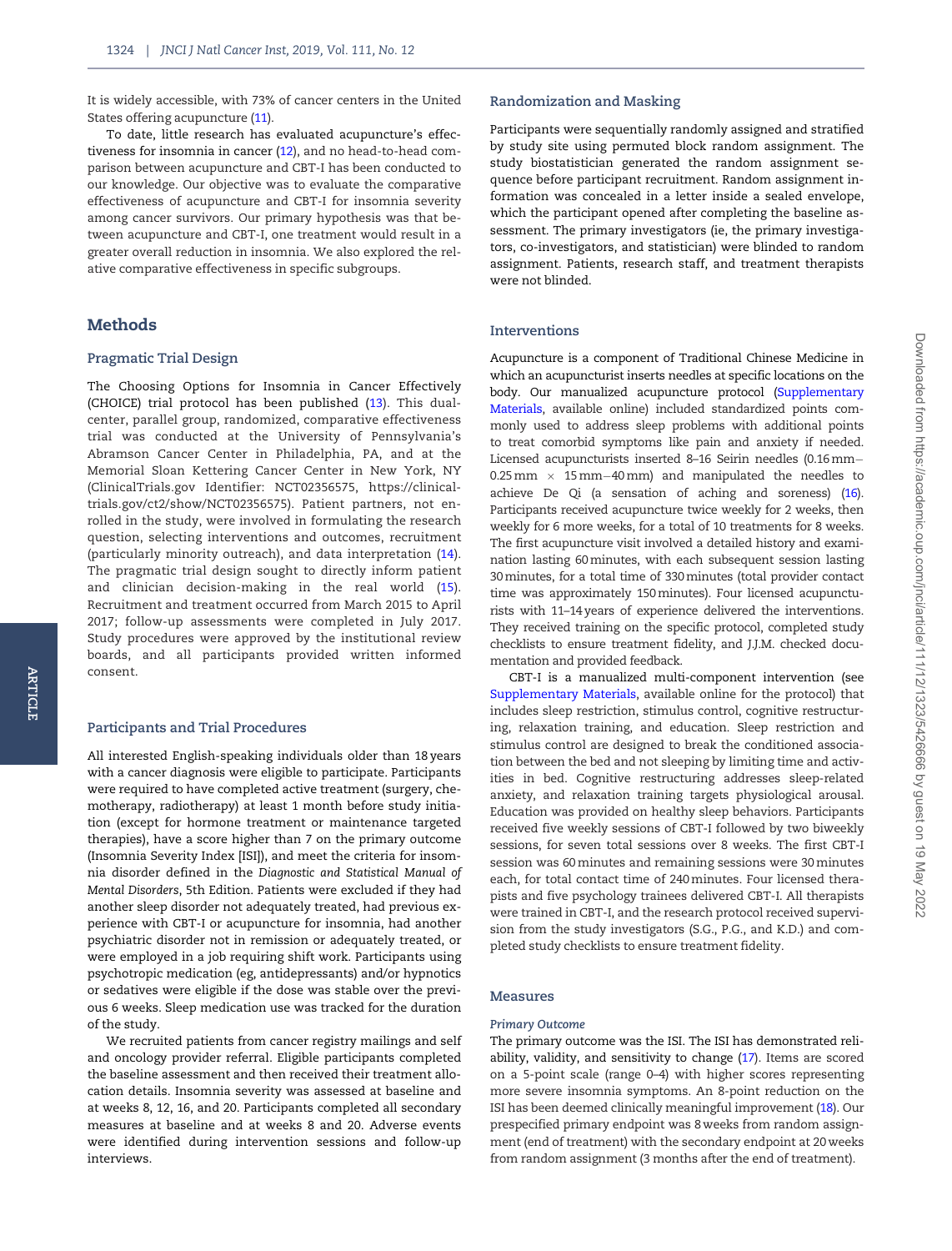#### Secondary Outcomes

The Pittsburgh Sleep Quality Index measures sleep quality in clinical populations, with higher scores indicating worse sleep quality [\(19\)](#page-8-0). We used the Consensus Sleep Diary to calculate sleep efficiency (percentage of time in bed actually sleeping), sleep onset latency (time to fall asleep), wake after sleep onset (amount of time spent awake during the night), and total sleep time ([20](#page-8-0)). Sleep medication usage was also recorded in the diary. Additional symptom measures included the Brief Pain Inventory [\(21\)](#page-8-0), Multidimensional Fatigue Inventory-Short Form ([22](#page-8-0)), the Hospital Anxiety and Depression Scale ([23\)](#page-8-0), and the Patient-Reported Outcomes Measurement Information System-Global Health Scale [\(24\)](#page-8-0).

#### Treatment Expectancy

The four-item Mao Treatment Expectancy Scale was used to evaluate outcome expectancy related to acupuncture and CBT-I. The score range is 4–20, with a higher score indicating greater expected outcome for treatment (Cronbach's alpha 0.82) [\(25](#page-8-0)).

## Sample Size

In our previous research, CBT-I produced a 9.5-point reduction on the ISI with a 3.7 SD at the end of 8 weeks ([26](#page-8-0)). Assuming the treatment difference between acupuncture and CBT-I would be no greater than 1.85 (0.5 SD of observed ISI in CBT-I group), 64 participants per treatment group (128 in total) were required to detect an effect size of 0.50 (moderate effect size) with 80% power using a two-sided alpha of 0.05. Accounting for 20% potential attrition, we estimated a need to enroll 160 participants.

# Statistical Analysis

Intention-to-treat principles were followed. Our predefined primary endpoint was a two-group comparison of the mean change in ISI from baseline to end of treatment (week 8) between acupuncture and CBT-I. Because we repeated primary and secondary outcomes over time, we assessed differences in change from baseline to weeks 8 and 20 using a linear mixedeffects model. The fixed effects in the linear mixed-effects model for each outcome were treatment, time, site, treatment by time interaction, and the baseline outcome. We used subject-specific random intercepts to account for the correlation between repeated measures of each outcome. Missing data were minimal at 7.5%. We performed additional analyses by adjusting for baseline expectancy for either acupuncture or CBT-I in the model. All statistical tests were two-sided. Statistical significance was set at 0.05. We calculated Cohen's Ds to interpret effect sizes between the two interventions.

Based on past literature and patient input, we selected four variables: sex, race, education, and presence of pain at four or greater as a priori subgroup analyses. We performed stratified analyses as done for the primary analyses and present the main effect along with 95% confidence intervals (CIs). Recognizing our trial is not powered to test statistically significant interactions between treatment arm and baseline variables, these results are exploratory rather than confirmatory. We used Bonferroni adjustments for statistical significance in the subgroup analyses. All statistical tests were two-sided. Statistical analyses were conducted using STATA (version 15.0; STATA Corporation, College Station, TX) and SAS (version 9.4; SAS Institute, Cary, NC).

## Results

### Participant Characteristics

Participant flow is reported in [Figure 1](#page-3-0) . Of the 604 participants screened for eligibility, 444 were ineligible, not interested, did not have time, or were unable to travel for the study. We randomly assigned the remaining 160 participants to receive acupuncture  $(n = 80)$  or CBT-I  $(n = 80)$ . Of those assigned to acupuncture, five (6.3%) withdrew. Among the 75 remaining, 73 (97.3%) completed eight or more acupuncture treatments. Of those assigned to CBT-I, eight (10.0%) withdrew. Among the 72 remaining, 62 (86.1%) attended six or more CBT-I sessions.

Random assignment produced equivalent groups ([Table 1](#page-4-0)). The mean (SD) age was 61.5 (11.7) years, 91 (56.9%) were women, 113 (70.6%) were white, 44 (27.5%) were black, and three (1.9%) were other races. The most common cancer type was breast (31.2%), followed by prostate (22.5%) and hematological cancers (8.1%).

#### Primary Outcome

Results are presented in [Table 2](#page-5-0). At the 8-week primary endpoint, there was a statistically significant group difference with regards to change in insomnia severity from baseline ([Figure 2](#page-6-0)). Participants randomly assigned to CBT-I reported greater improvement than those assigned to acupuncture over time (P< .001 for treatment and time interaction). Immediately posttreatment (primary endpoint), the acupuncture group reported a reduction of  $-8.31$  (95% CI  $=$   $-9.36$  to  $-7.26$ ) points compared with  $-10.91$  (95% CI  $=-11.97$  to  $-9.85$ ) points in the CBT-I group; the between-group difference was 2.60 points (95%  $CI = 1.11$  to 4.09,  $P < .001$ , Cohen's  $D = 0.32$ ) favoring CBT-I. Both groups exceeded the minimally important change value of 8 points. The improvements for both groups were maintained at the 20-week assessment with a group difference of 2.53 points (95%  $CI = 1.03$ ) to 4.02,  $P = .001$ , Cohen's  $D = 0.31$ ). Further analyses adjusting for baseline expectancy for acupuncture and CBT-I did not change the magnitude of effect or statistical significance.

#### Secondary Outcomes

Secondary sleep outcomes are also presented in [Table 2.](#page-5-0) During treatment and follow-up, CBT-I was more effective than acupuncture at improving overall sleep quality ( $P = .009$ ) for treatment and time interaction), shortening sleep onset latency ( $P < .001$ ), reducing wake after sleep onset ( $P = .002$ ), and increasing sleep efficiency  $(P < .001)$ ; however, acupuncture was more effective at increasing total sleep time  $(P = .003)$ . Although baseline pain was low, individuals in the acupuncture group had greater decreases in pain severity than the CBT-I group at week 8 (–0.49 in BPI severity score, 95% CI  $=$ -0.95 to -0.02); however, the difference was no longer statistically significant at week 20. Both groups had similar improvements in fatigue, anxiety, depression, and quality of life (mental and physical health).

# Sleep Medications

At baseline, 23.8% of participants used at least one prescription medication for sleep during the prior week. Compared to baseline, there was a statistically significant reduction in the proportion of participants still using prescription medication with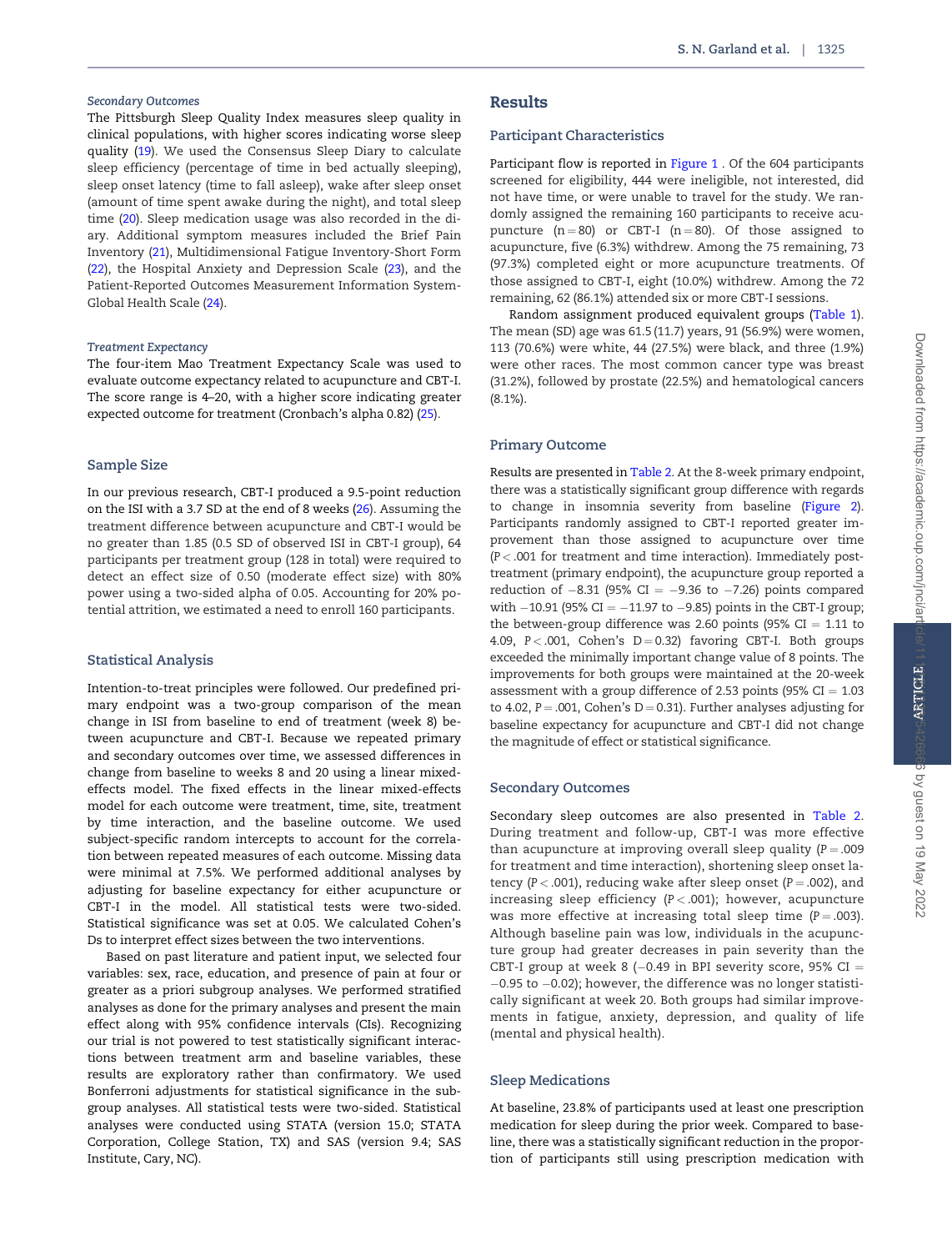<span id="page-3-0"></span>

Figure 1. CONSORT diagram.

18.2% at week 8 (P<.001) and 17.0% at week 20 (P<.001) reporting having used at least one prescription sleep aid. The frequency of medication usage decreased from 0.92 to 0.81 ( $P = .08$ ) and 0.66 ( $P = .02$ ) nights per week at weeks 8 and 20. No group differences were seen.

the CBT-I group experienced cancer progression during the study unrelated to the intervention.

#### Adverse Events

Of the 78 participants attending at least one acupuncture treatment, nine reported an adverse event (AE). Most were related to the needling site and included soreness, itchiness, and pain. Of the 73 participants attending at least one CBT-I session, five reported an AE, mostly related to increased drowsiness and daytime fatigue. All AEs were mild to moderate. Two participants in

# Subgroup Analyses

Using Bonferroni adjustments  $(P < .01)$ , CBT-I was statistically significantly more effective for improving insomnia than acupuncture for men ( $P < .001$ ) and those who were white ( $P = .003$ ), highly educated  $(P < .001)$ , and without clinically meaningful pain at baseline ( $P < .001$ ). The magnitude of differences in ISI score between acupuncture and CBT-I for women, non-whites (mostly black), lower education, and those with pain were small (see [Table 3](#page-6-0)).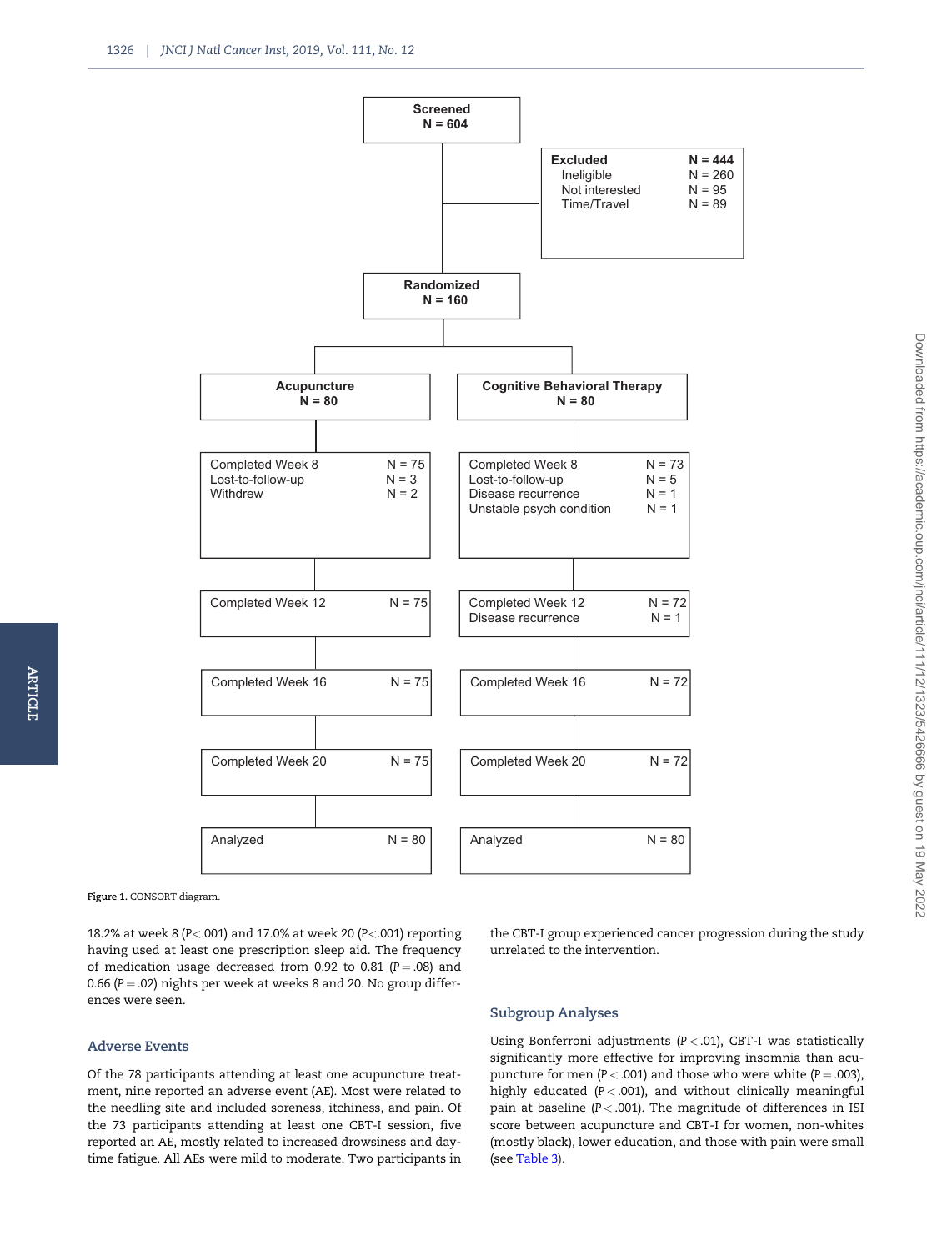# <span id="page-4-0"></span>Table 1. Sociodemographic and clinical characteristics of participants

| Participant characteristic                                                                                      | Acupuncture no. (%) | CBT-I no. (%)    | Total no. (%)        |
|-----------------------------------------------------------------------------------------------------------------|---------------------|------------------|----------------------|
| Age, mean (SD), y<br>Sex                                                                                        | 62.3 (11.4)         | 60.7 (12.0)      | 61.5(11.7)           |
| Male                                                                                                            | 37 (46.2)           | 32 (40.0)        | 69 (43.1)            |
| Female                                                                                                          | 43 (53.8)           | 48 (60.0)        | 91 (56.9)            |
| Race                                                                                                            |                     |                  |                      |
| White                                                                                                           | 61 (76.2)           | 52 (65.0)        | 113 (70.6)           |
| Black                                                                                                           | 17 (21.2)           | 27 (33.8)        | 44 (27.5)            |
| Other*                                                                                                          | 2(2.5)              | 1(1.2)           | 3(1.9)               |
| Ethnicity                                                                                                       |                     |                  |                      |
| Hispanic                                                                                                        | 3(3.8)              | 5(6.2)           | 8(5.0)               |
| Non-Hispanic                                                                                                    | 77 (96.2)           | 75 (93.8)        | 152 (95.0)           |
| Education                                                                                                       |                     |                  |                      |
| Some college or less                                                                                            | 24 (30.0)           | 21 (26.2)        | 45 (28.1)            |
| College or graduate                                                                                             | 56 (70.0)           | 59 (73.8)        | 115 (71.9)           |
| Marital status                                                                                                  |                     |                  |                      |
| Married or living with partner                                                                                  | 39 (48.8)           | 42 (52.5)        | 81 (50.6)            |
| Single, divorced, separated, or widowed                                                                         | 41 (51.2)           | 38 (47.5)        | 79 (49.4)            |
| Employment                                                                                                      |                     |                  |                      |
| Full-time                                                                                                       | 30 (38.0)           | 24 (30.0)        | 54 (34.0)            |
| Part-time                                                                                                       | 16 (20.2)           | 11 (13.8)        | 27 (17.0)            |
| Not currently employed                                                                                          | 33 (41.8)           | 45 (56.2)        | 78 (49.1)            |
| Income                                                                                                          |                     |                  |                      |
| $<$ \$20 000                                                                                                    | 9(11.7)             | 11(14.1)         | 20 (12.9)            |
| \$20 000–\$34 999                                                                                               | 12 (15.6)           | 10 (12.8)        | 22 (14.2)            |
| \$35 000-\$64 999                                                                                               | 14 (18.2)           | 16 (20.5)        | 30 (19.4)            |
| \$≥\$65 000                                                                                                     | 42 (54.6)           | 41 (52.6)        | 83 (53.6)            |
| Cancer type                                                                                                     |                     |                  |                      |
| <b>Breast</b>                                                                                                   | 24 (30.0)           | 26 (32.5)        | 50 (31.2)            |
| Prostate                                                                                                        | 19 (23.8)           | 17 (21.2)        | 36 (22.5)            |
| Colon/rectal<br>Head/neck                                                                                       | 5(6.2)              | 5(6.2)           | 10(6.2)              |
| Hematologic                                                                                                     | 5(6.2)<br>7(8.8)    | 6(7.5)<br>6(7.5) | 11 (6.9)<br>13 (8.1) |
| GYN                                                                                                             | 4(5.0)              | 3(3.8)           | 7(4.4)               |
| Other cancer†                                                                                                   | 10 (12.5)           | 13 (16.2)        | 23 (14.4)            |
| More than one cancer                                                                                            | 6(7.5)              | 4(5.0)           | 10(6.2)              |
| Cancer stage                                                                                                    |                     |                  |                      |
| $\mathbf 0$                                                                                                     | 2(2.5)              | 3(3.8)           | 5(3.1)               |
| $\mathbf I$                                                                                                     | 35 (43.8)           | 35 (43.8)        | 70 (43.8)            |
| $_{\rm II}$                                                                                                     | 19 (23.8)           | 20 (25.0)        | 39 (24.4)            |
| III                                                                                                             | 15 (18.8)           | 14 (17.5)        | 29 (18.1)            |
| IV                                                                                                              | 7(8.8)              | 7(8.8)           | 14 (8.8)             |
| Unknown‡                                                                                                        | 2(2.5)              | 1(1.2)           | 3(1.9)               |
| Cancer treatment§                                                                                               |                     |                  |                      |
| Surgery                                                                                                         | 63 (78.7)           | 52 (65.0)        | 115 (71.9)           |
| Chemotherapy                                                                                                    | 39 (48.8)           | 38 (47.5)        | 77 (48.1)            |
| Radiation                                                                                                       | 42 (52.5)           | 37 (46.2)        | 79 (49.4)            |
| Hormonal                                                                                                        | 19 (23.8)           | 18 (22.5)        | 37(23.1)             |
| Years since cancer diagnosis, mean (SD)                                                                         | 6.4(5.1)            | 5.7(5.6)         | 6.1(5.4)             |
| Years since insomnia onset, mean (SD)                                                                           | 9.7(9.6)            | 8.6(8.6)         | 9.2(9.1)             |
| Insomnia Severity Index Total, mean (SD)                                                                        | 17.6 (4.1)          | 18.5 (4.4)       | 18.0 (4.3)           |
| Pittsburgh Sleep Quality Index Total, mean (SD)<br>Sleep diary variables                                        | 11.8(3.2)           | 12.1(3.7)        | 12.0(3.4)            |
| Minutes sleep onset latency, mean (SD)                                                                          | 32.1 (29.3)         | 47.1 (62.1)      | 39.2 (48.2)          |
| Minutes awake after sleep onset, mean (SD)                                                                      | 58.0 (38.8)         | 53.6 (42.1)      | 55.9 (40.4)          |
| Minutes total sleep time, mean (SD)                                                                             | 346.1 (82.1)        | 340.8 (99.2)     | 343.6 (90.4)         |
| Sleep efficiency percentage, mean (SD)                                                                          | 73.2 (13.5)         | 72.1 (18.3)      | 72.7 (15.9)          |
| Brief Pain Inventory                                                                                            |                     |                  |                      |
| Pain severity, mean (SD)                                                                                        | 2.4(2.4)            | 2.1(2.0)         | 2.3(2.2)             |
| Multidimensional Fatigue Symptom Inventory-Short Form Total, mean (SD)<br>Hospital Anxiety and Depression Scale | 19.8 (21.3)         | 21.9 (22.3)      | 20.9 (21.8)          |
| Anxiety, mean (SD)                                                                                              | 7.8(4.0)            | 7.8(4.3)         | 7.8 (4.2)            |
| Depression, mean (SD)                                                                                           | 4.6(3.1)            | 5.1(3.4)         | 4.9(3.3)             |

(continued)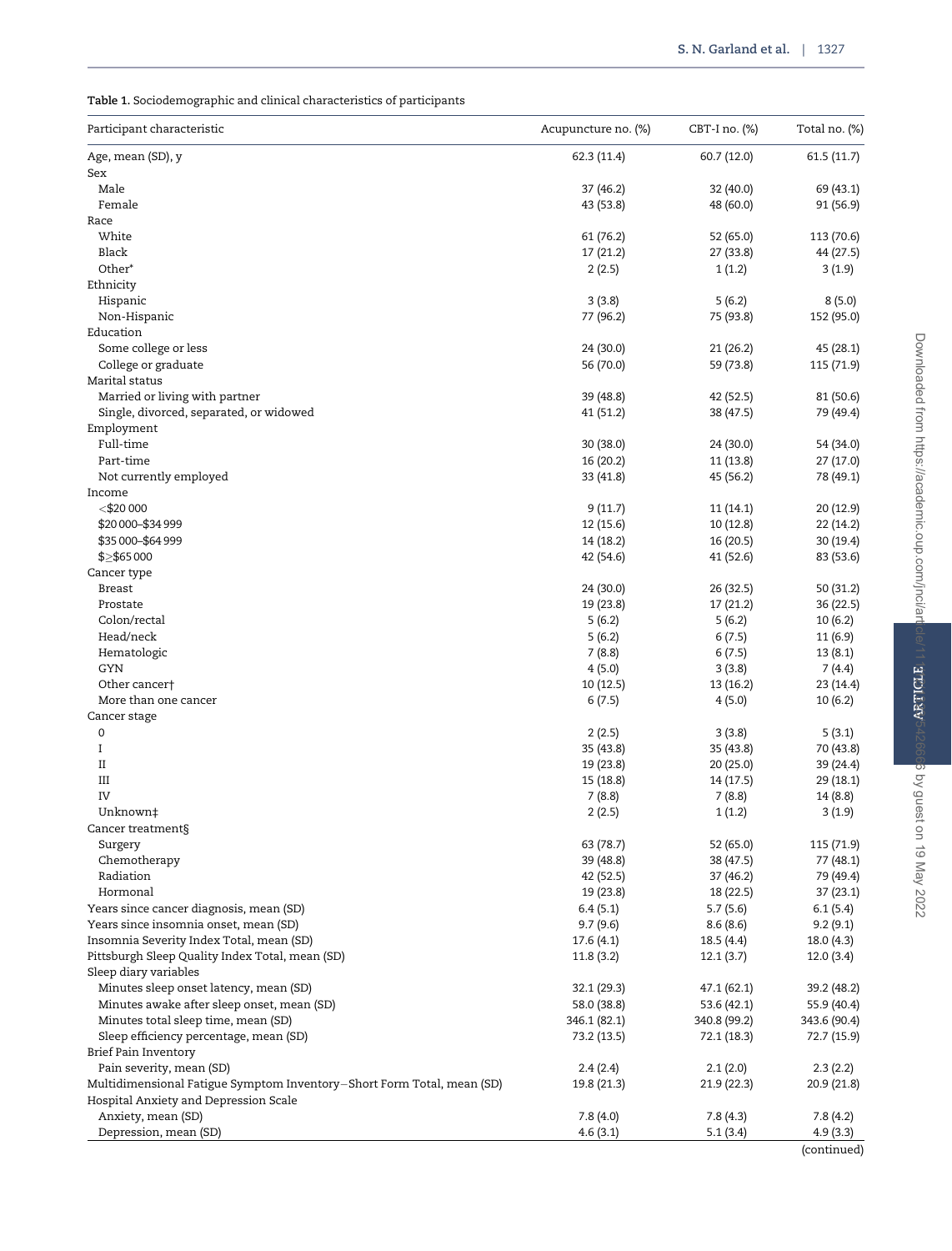#### <span id="page-5-0"></span>Table 1. (continued)

ARTICLE

**ARTICLE** 

| Participant characteristic              | Acupuncture no. (%) | $CBT-I$ no. $(\%)$ | Total no. (%) |
|-----------------------------------------|---------------------|--------------------|---------------|
| PROMIS Global Health                    |                     |                    |               |
| Global Physical Health Score, mean (SD) | 45.2(8.4)           | 43.4(8.7)          | 44.3 (8.6)    |
| Global Mental Health Score, mean (SD)   | 45.0(8.0)           | 44.1 (8.2)         | 44.6(8.1)     |
| Treatment expectancy                    |                     |                    |               |
| Expectancy for acupuncture treatment    | 13.3(4.0)           | 13.2(3.2)          | 13.3(3.6)     |
| Expectancy for CBT-I treatment          | 12.8(3.5)           | 13.2(2.9)          | 13.0(3.2)     |
|                                         |                     |                    |               |

\*Other includes Asian and more than one race. CBT-I = Cognitive Behavioral Therapy for Insomnia; PROMIS = Patient-Reported Outcomes Measurement Information System;  $SD = standard deviation$ .

†Other cancer includes skin, lung, other gastrointestinal, other genito-urinary, etc.

‡Some cancer types do not have staging systems.

§Subjects can have more than one type of cancer treatment.

Table 2. Change in secondary study outcomes from baseline by treatment

|                                                          | Change from baseline, mean (95% CI) |                                   | Between- group difference, mean (95% CI) |           |
|----------------------------------------------------------|-------------------------------------|-----------------------------------|------------------------------------------|-----------|
| Outcome variable                                         | Acupuncture                         | CBT-I                             | Acupuncture versus CBT-I                 | P         |
| Primary outcome                                          |                                     |                                   |                                          |           |
| Insomnia Severity Index Score†                           |                                     |                                   |                                          | $< .001*$ |
| 8 weeks                                                  | $-8.31$ ( $-9.36$ to $-7.26$ )      | $-10.91$ ( $-11.97$ to $-9.85$ )  | 2.60 (1.11 to 4.09)                      |           |
| 20 weeks                                                 | $-8.59$ ( $-9.65$ to $-7.55$ )      | $-11.12$ ( $-12.19$ to $-10.06$ ) | 2.53 (1.03 to 4.02)                      |           |
| Secondary sleep outcomes                                 |                                     |                                   |                                          |           |
| Pittsburgh Sleep Quality Index Total†                    |                                     |                                   |                                          | .009      |
| 8 weeks                                                  | $-4.39$ ( $-5.10$ to $-3.67$ )      | $-5.90$ ( $-6.61$ to $-5.18$ )    | 1.51 (0.50 to 2.52)                      |           |
| 20 weeks                                                 | $-4.62$ (-5.33 to -3.91)            | $-5.84$ (-6.56 to -5.13)          | 1.22 (0.21 to 2.23)                      |           |
| Sleep onset latency, min†                                |                                     |                                   |                                          | < .001    |
| 8 weeks                                                  | $-10.80$ (-16.46 to -5.14)          | $-27.13$ ( $-33.12$ to $-21.14$ ) | 16.33 (8.09 to 24.57)                    |           |
| 20 weeks                                                 | $-10.91$ (-16.70 to -5.13)          | $-24.37$ ( $-30.36$ to $-18.38$ ) | 13.46 (5.13 to 21.79)                    |           |
| Wake after sleep onset, min†                             |                                     |                                   |                                          | .002      |
| 8 weeks                                                  | $-26.89$ ( $-34.16$ to $-19.61$ )   | $-35.83$ ( $-43.51$ to $-28.16$ ) | 8.95 $(-1.63 \text{ to } 19.52)$         |           |
| 20 weeks                                                 | $-22.01$ ( $-29.45$ to $-14.58$ )   | $-29.51$ ( $-37.16$ to $-21.87$ ) | 7.50 ( $-3.16$ to 18.16)                 |           |
| Total sleep time, min‡                                   |                                     |                                   |                                          | .003      |
| 8 weeks                                                  | 61.81 (45.79 to 77.84)              | 35.01 (18.12 to 51.91)            | 26.80 (3.51 to 50.09)                    |           |
| 20 weeks                                                 | 50.71 (34.39 to 67.03)              | 45.23 (28.33 to 62.12)            | 5.48 (-18.01 to 28.97)                   |           |
| Sleep efficiency, %‡                                     |                                     |                                   |                                          | < .001    |
| 8 weeks                                                  | 0.11 (0.08 to 0.13)                 | 0.16 (0.13 to 0.18)               | $-0.05$ ( $-0.09$ to $-0.01$ )           |           |
| 20 weeks                                                 | 0.10 (0.07 to 0.12)                 | 0.13 (0.10 to 0.16)               | $-0.04$ ( $-0.07$ to 0.00)               |           |
| Secondary comorbid symptoms and quality-of-life measures |                                     |                                   |                                          |           |
| Brief Pain Inventory Severity+                           |                                     |                                   |                                          | .20       |
| 8 weeks                                                  | $-0.49$ ( $-0.81$ to $-0.16$ )      | $0.00$ (-0.33 to 0.33)            | $-0.49$ (-0.95 to $-0.02$ )              |           |
| 20 weeks                                                 | $-0.46$ (-0.79 to $-0.14$ )         | $-0.35$ ( $-0.68$ to $-0.02$ )    | $-0.11$ ( $-0.58$ to 0.35)               |           |
| HADS-Anxiety+                                            |                                     |                                   |                                          | .94       |
| 8 weeks                                                  | $-2.21$ ( $-2.82$ to $-1.60$ )      | $-1.93$ ( $-2.56$ to $-1.30$ )    | $-0.28$ ( $-1.16$ to 0.60)               |           |
| 20 weeks                                                 | $-1.94$ (-2.55 to -1.33)            | $-1.83$ (-2.46 to -1.20)          | $-0.10$ ( $-0.98$ to 0.78)               |           |
| HADS-Depression†                                         |                                     |                                   |                                          | .75       |
| 8 weeks                                                  | $-1.06$ ( $-1.57$ to $-0.55$ )      | $-1.45$ ( $-1.98$ to $-0.92$ )    | $0.39$ (-0.35 to 1.13)                   |           |
| 20 weeks                                                 | $-0.91$ (-1.42 to $-0.40$ )         | $-1.22$ ( $-1.75$ to $-0.69$ )    | $0.31$ (-0.43 to 1.05)                   |           |
| MFSI-SF total score†                                     |                                     |                                   |                                          | .53       |
| 8 weeks                                                  | $-10.82$ ( $-13.94$ to $-7.70$ )    | $-12.48$ ( $-15.69$ to $-9.27$ )  | 1.65 ( $-2.82$ to 6.12)                  |           |
| 20 weeks                                                 | $-12.20$ (-15.32 to -9.08)          | $-11.19$ ( $-14.38$ to $-8.00$ )  | $-1.01$ ( $-5.46$ to 3.44)               |           |
|                                                          |                                     |                                   |                                          | .40       |
| PROMIS-Physical‡                                         |                                     |                                   |                                          |           |
| 8 weeks                                                  | 2.19 (0.92 to 3.46)                 | 3.73 (2.44 to 5.02)               | $-1.54$ ( $-3.36$ to 0.28)               |           |
| 20 weeks                                                 | 3.29 (2.02 to 4.56)                 | 4.49 (3.20 to 5.78)               | $-1.20$ ( $-3.02$ to 0.62)               |           |
| PROMIS-Mental‡                                           |                                     |                                   |                                          | .36       |
| 8 weeks                                                  | 3.34 (1.99 to 4.69)                 | 3.39 (2.02 to 4.76)               | $-0.06$ ( $-1.98$ to 1.87)               |           |
| 20 weeks                                                 | 4.08 (2.73 to 5.43)                 | 3.41 (2.04 to 4.78)               | $0.67$ (-1.25 to 2.59)                   |           |

\*Two-sided P: overall treatment and time interaction from the mixed-effects models. CBT-I = Cognitive Behavioral Therapy for Insomnia; CI = confidence interval; HADS = Hospital Anxiety and Depression Scale; MFSI-SF = Multidimensional Fatigue Symptom Inventory-Short Form; min = minutes; PROMIS = Patient-Reported Outcomes Measurement Information System;  $SD =$  standard deviation.

†A greater negative value represents improvement in symptoms.

‡A greater positive value represents improvement in symptoms.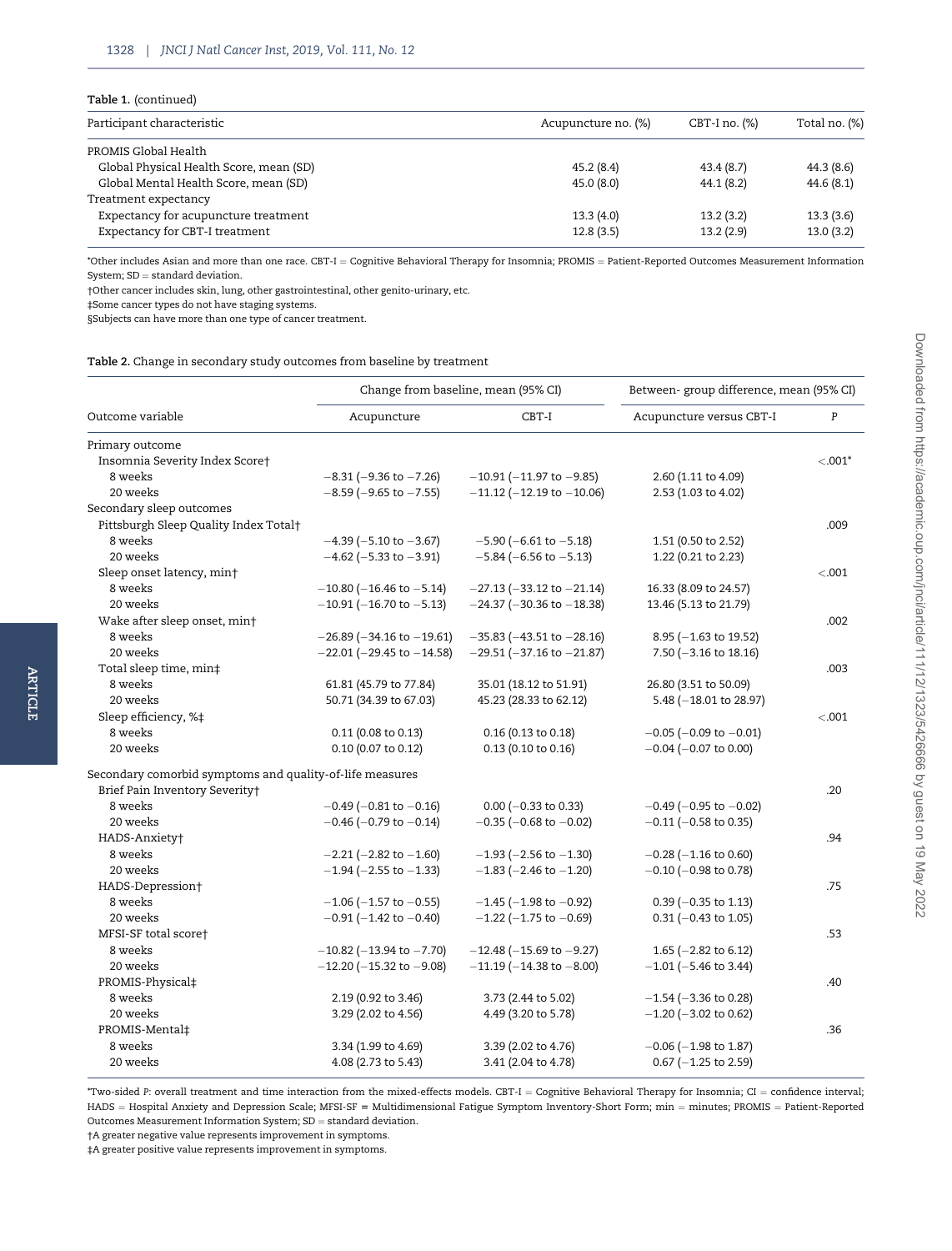## <span id="page-6-0"></span>**Discussion**

In this comparative effectiveness, randomized trial of cancer survivors with insomnia, CBT-I was more effective than acupuncture in reducing insomnia severity immediately after treatment. However, both treatments reduced insomnia severity by 8 points or more, a value established to represent clinically meaningful improvement [\(18\)](#page-8-0), and these were well maintained at the 3-month follow-up. In subgroup analyses, CBT-I was statistically significantly more effective than acupuncture for men and those who identified as white, with higher education, and without pain. Acupuncture was more effective than CBT-I for pain in the short term. There were no group differences on measures of fatigue, depression, anxiety, and quality of life. Both treatments reduced sleep medication use.

It is important to interpret this trial in the context of prior literature. Compared with other CBT-I studies, we enrolled more minority patients and included cancer types other than breast,



Figure 2. Effects of intervention over time. This figure shows the between- and within-group change in insomnia severity at the primary and secondary endpoints for participants assigned to acupuncture  $(n = 80)$  or Cognitive Behavioral Therapy for Insomnia (CBT-I;  $n = 80$ ). Error bar represents the standard error of the mean.

#### Table 3. Subgroup analyses

yet the effects of CBT-I were robust and consistent. A systematic review and meta-analysis included eight RCTs comparing CBT-I to control subjects with a total of 752 cancer survivors [\(5](#page-8-0)). The control groups represented in these studies included treatment as usual, wait lists, and sleep education. The pooled difference between pre- and post-intervention means for insomnia severity in the meta-analysis was –7.83 for CBT-I compared with  $-3.51$  in the control groups ([5\)](#page-8-0). The differences we observed were –10.91 and –8.31 in the CBT-I and acupuncture groups, respectively. While our findings add to the evidence that CBT-I is efficacious, they also demonstrate that the improvements in the acupuncture group are twice the magnitude of what other studies have reported for inactive or attention matched control groups.

Despite the effectiveness of CBT-I, awareness of its benefits among patients and oncology clinicians remains low, and access to qualified CBT-I therapists is limited [\(27](#page-8-0)). During our patient and stakeholder engagement, several barriers were identified. First, there remains a stigma associated with receiving psychological treatment such as CBT-I. Second, there is a lack of institutional resources and inadequate insurance coverage for CBT-I training and delivery. Third, geography may inhibit many cancer patients from attending weekly visits to see a qualified CBT-I provider. Despite recognition of CBT-I as the gold standard and first-line therapy [\(5,28,29](#page-8-0)), systematic dissemination and implementation efforts are required to make CBT-I available to patients from diverse backgrounds and those who live in more rural communities. Increasingly, efforts are focused on expanding access to CBT-I through telemedicine ([30](#page-8-0)) and online interventions [\(31\)](#page-8-0).

This is one of the very few and largest acupuncture studies for insomnia conducted in cancer survivors. Basic science research in animal models has demonstrated that acupuncture affects the synthesis, release, and action of several neurotransmitters involved in sleep (eg, catecholamine, glutamate), thus providing biological plausibility for its treatment of insomnia ([32–34](#page-8-0)). Two recent trials in noncancer populations demonstrated acupuncture was more efficacious than sham acupuncture for improving insomnia severity and objective outcomes of

| Subgroup                      | Total no. | Insomnia severity index week 8<br>change from baseline,<br>mean (95% CI) |                                   | Difference between treatments<br>at week 8,*<br>mean (95% CI) |                |
|-------------------------------|-----------|--------------------------------------------------------------------------|-----------------------------------|---------------------------------------------------------------|----------------|
|                               |           | Acupuncture                                                              | CBT-I                             | Acupuncture versus CBT-I                                      | P <sup>+</sup> |
| Sex                           |           |                                                                          |                                   |                                                               |                |
| Male                          | 69        | $-8.03$ ( $-9.69$ to $-6.37$ )                                           | $-11.94$ ( $-13.73$ to $-10.15$ ) | 3.91 (1.46 to 6.36)                                           | < .001         |
| Female                        | 91        | $-8.56$ ( $-10.00$ to $-7.12$ )                                          | $-10.21$ (-11.59 to -8.83)        | 1.66 ( $-0.34$ to 3.66)                                       | .20            |
| Race                          |           |                                                                          |                                   |                                                               |                |
| White                         | 113       | $-7.92$ ( $-9.15$ to $-6.69$ )                                           | $-10.88$ ( $-12.21$ to $-9.55$ )  | 2.95 (1.13 to 4.77)                                           | .003           |
| Non-white                     | 47        | $-9.60$ ( $-11.97$ to $-7.22$ )                                          | $-10.90$ ( $-12.95$ to $-8.85$ )  | 1.30 ( $-1.84$ to 4.41)                                       | .70            |
| Education                     |           |                                                                          |                                   |                                                               |                |
| Some college or less          | 45        | $-11.72$ ( $-13.77$ to $-9.67$ )                                         | $-11.76$ ( $-13.94$ to $-9.58$ )  | $0.05$ (-2.93 to 3.02)                                        | .75            |
| College or graduate           | 115       | $-7.06$ ( $-8.31$ to $-5.81$ )                                           | $-10.59$ ( $-11.84$ to $-9.34$ )  | 3.54 (1.76 to 5.32)                                           | $-.001$        |
| Baseline Brief Pain Inventory |           |                                                                          |                                   |                                                               |                |
| Worst pain                    |           |                                                                          |                                   |                                                               |                |
| $\leq 4$                      | 90        | $-6.83$ ( $-8.20$ to $-5.46$ )                                           | $-10.53$ ( $-11.90$ to $-9.16$ )  | 3.70 (1.77 to 5.63)                                           | < 0.001        |
| $\geq$ 4                      | 70        | $-10.32$ ( $-12.03$ to $-8.61$ )                                         | $-11.33$ ( $-13.08$ to $-9.58$ )  | 1.01 ( $-1.44$ to 3.45)                                       | .59            |

\*Positive number represents that the Insomnia Severity Index score at week 8 is higher in the acupuncture group than in the CBT-I group. CBT-I = Cognitive Behavioral Therapy for Insomnia;  $CI =$  confidence interval.

†Mixed-effect P for treatment and time interaction in each subgroup. All tests were two-sided.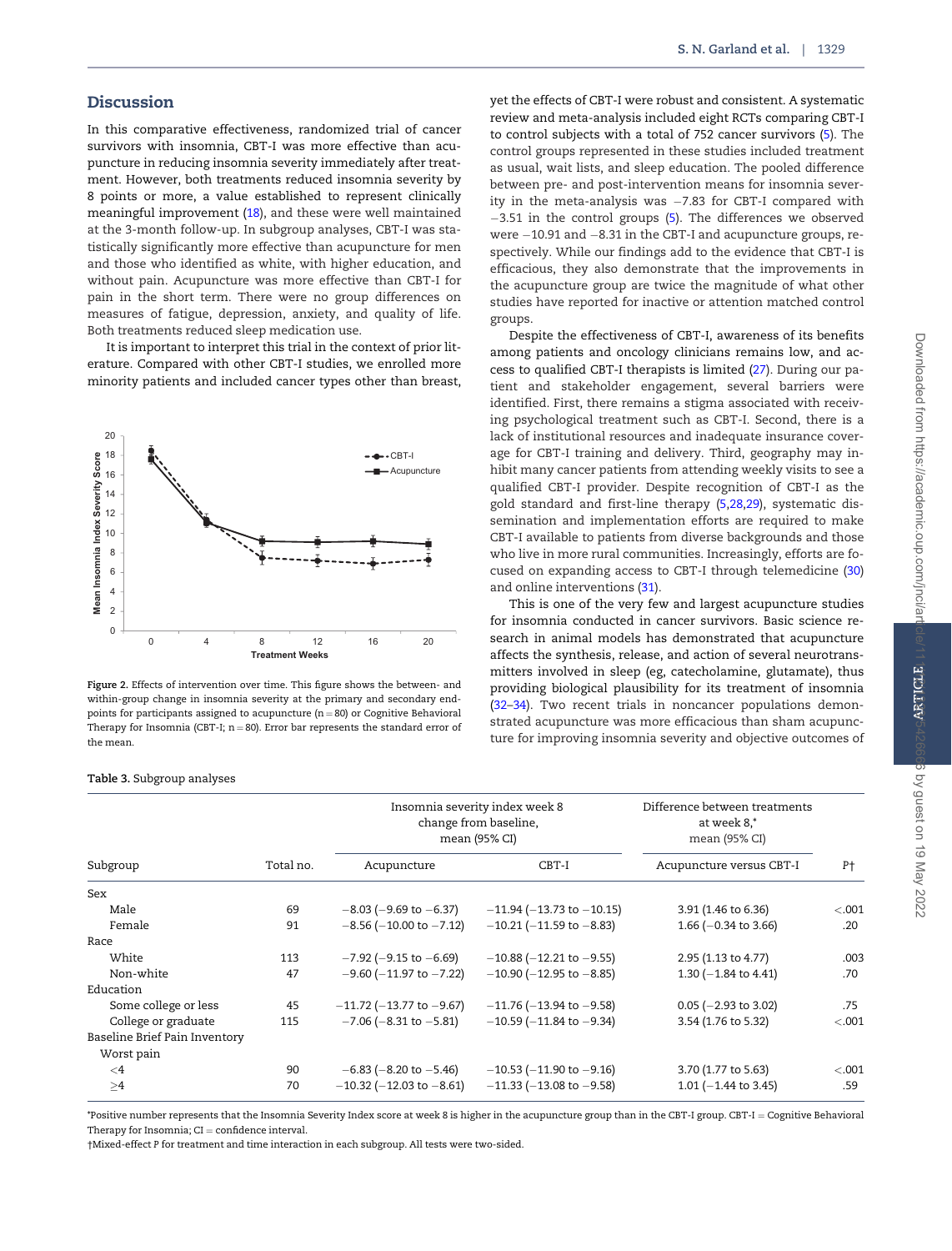<span id="page-7-0"></span>sleep efficiency and total sleep time measured by polysomnog-raphy and actigraphy [\(8,9\)](#page-8-0). With most US cancer centers offering acupuncture as a complementary therapy [\(11\)](#page-8-0), our results add to the evidence that acupuncture may be a reasonable choice when CBT-I is not available or desirable. Further, acupuncture was more effective than CBT-I for short-term pain reduction; therefore, it may be a reasonable approach for survivors experiencing both insomnia and pain. Adequately powered and controlled trials of acupuncture will be needed to establish the specific efficacy of acupuncture for insomnia in cancer survivors.

Choosing the best treatment for individual patients will rely on patients' own beliefs and preference, availability of therapeutic options, and clinical evidence ([35](#page-8-0)). We observed statistically nonsignificant differences in rates of withdrawal (6.3% in acupuncture versus 10.0% in CBT-I) and adherence to treatment (97.3% in acupuncture versus 86.1% in CBT-I) slightly favoring acupuncture; however, both treatments were well received. The subgroup differences in the relative effects between acupuncture and CBT-I based on sex, race, education, and pain need further exploration to help inform individualized treatment decisions for diverse groups of cancer survivors. In clinical care, it is unlikely one size fits all; our research findings will build a foundation for future patient-centered sleep management.

Our trial was designed as a head-to-head comparative effectiveness trial rather than a noninferiority trial. Although we found a small effect size difference between the two interventions (Cohen's D of 0.32), the clinical importance of this difference may not be relevant for some patients. Second, the two interventions had different time-commitment requirements with increased overall treatment time for acupuncture but less face-to-face contact time with a provider. Third, although we screened patients for other sleep disorders, they did not undergo a formal polysomnogram and we did not include an objective outcome measure of sleep (eg, actigraphy). However, neither of these are recommended for the diagnosis or evaluation of insomnia treatment in clinical practice ([36](#page-8-0)). Lastly, our study was conducted in tertiary cancer centers, and although the sample was more diverse than prior research, participants were still highly educated.

Although both acupuncture and CBT-I resulted in clinically meaningful and sustained reductions in insomnia, CBT-I was more effective overall. The variations in the relative effectiveness between CBT-I and acupuncture based on sex, race, education, and pain require confirmation in future studies. These findings and future research have the potential to improve outcomes by helping cancer survivors and their caregivers make informed and evidence-based decisions leading to patient-centered, individualized care for cancer survivors with insomnia.

# Funding

ARTICLE

ARTICLE

This work was supported by a Patient-Centered Outcomes Research Institute (PCORI) award (grant number CER-1403- 14292). This work was also supported in part by a National Institutes of Health/National Cancer Institute Cancer Center grant (number P30 CA008748).

# **Notes**

Affiliations of authors: Departments of Psychology and Oncology, Memorial University of Newfoundland, St. John's, NL, Canada (SNG); Department of Biostatistics, Epidemiology, and Informatics, Perelman School of Medicine at the University of Pennsylvania, Philadelphia, PA (SXX); Department of Psychiatry and Behavioral Sciences (KD), and Department of Medicine (TB, QL, PK, JJM), Memorial Sloan Kettering Cancer Center, New York, NY; Department of Family Medicine and Community Health, Penn Presbyterian Medical Center, Andrew Mutch Building, Philadelphia, PA (FKB, SS); Department of Psychiatry, University of Pennsylvania, Philadelphia, PA (PG).

The statements presented in this article are solely the responsibility of the authors and do not necessarily represent the views of PCORI, its Board of Governors, or Methodology Committee. The study sponsors had no role in the design of the study; the collection, analysis, and interpretation of the data; the writing of the manuscript; and the decision to submit the manuscript for publication. The authors report no conflicts of interest.

Sincere thanks go to Winifred Chain, Linda Geiger, Donna-Lee Lista, Jodi MacLeod, Alice McAllister, Hilma Maitland, Edward Wolff, and the other CHOICE Study Patient Advisory Board members; the study participants; the study therapists, and the research staff for their support of this study. We also thank our Data Safety and Monitoring Board members, Tavis Campbell, PhD, Roger Cohen, MD, and Sarah Ratcliffe, PhD, whose time and expertise were uncompensated.

Part of the content from the CHOICE study was presented at the ASCO annual meeting as an oral presentation in June 2018 and featured in ASCO Press Cast. It also was selected as part of the Best of ASCO program.

After deidentification, individual participant data that underlie the results reported in this article, the study protocol, and the statistical analysis plan will be available beginning 3 months and ending 36 months following article publication to investigators whose proposed use of the data has been approved by an independent review committee identified for this purpose for individual participant data meta-analysis. Proposals should be directed to [liq2@mskcc.org; to gain ac](mailto:liq2@mskcc.org)[cess, data requestors will need to sign a data access](mailto:liq2@mskcc.org) [agreement.](mailto:liq2@mskcc.org)

SNG contributed to conception and design, collection and assembly of data, data analysis and interpretation, manuscript writing, and final approval of the manuscript. SXX contributed to data analysis and interpretation, manuscript writing, and final approval of the manuscript. KD contributed to data analysis and interpretation, manuscript writing, and final approval of the manuscript. TB contributed to data analysis and interpretation, manuscript writing, and final approval of the manuscript. QL contributed to the collection and assembly of data, analysis and interpretation, manuscript writing, and final approval of the manuscript. FKB contributed to conception and design, data analysis and interpretation, manuscript writing, and final approval of the manuscript. SS contributed to collection and assembly of data, manuscript writing, and final approval of the manuscript. PK contributed to data analysis and interpretation, manuscript writing, and final approval of the manuscript. PG contributed to the collection and assembly of data, data analysis and interpretation, manuscript writing, and final approval of the manuscript. JJM contributed to conception and design, collection and assembly of data, data analysis and interpretation, manuscript writing, and final approval of the manuscript.

# References

1. Savard J, Ivers H, Villa J, et al. Natural course of insomnia comorbid with cancer: an 18-month longitudinal study. J Clin Oncol. 2011;29(26):3580–3586.